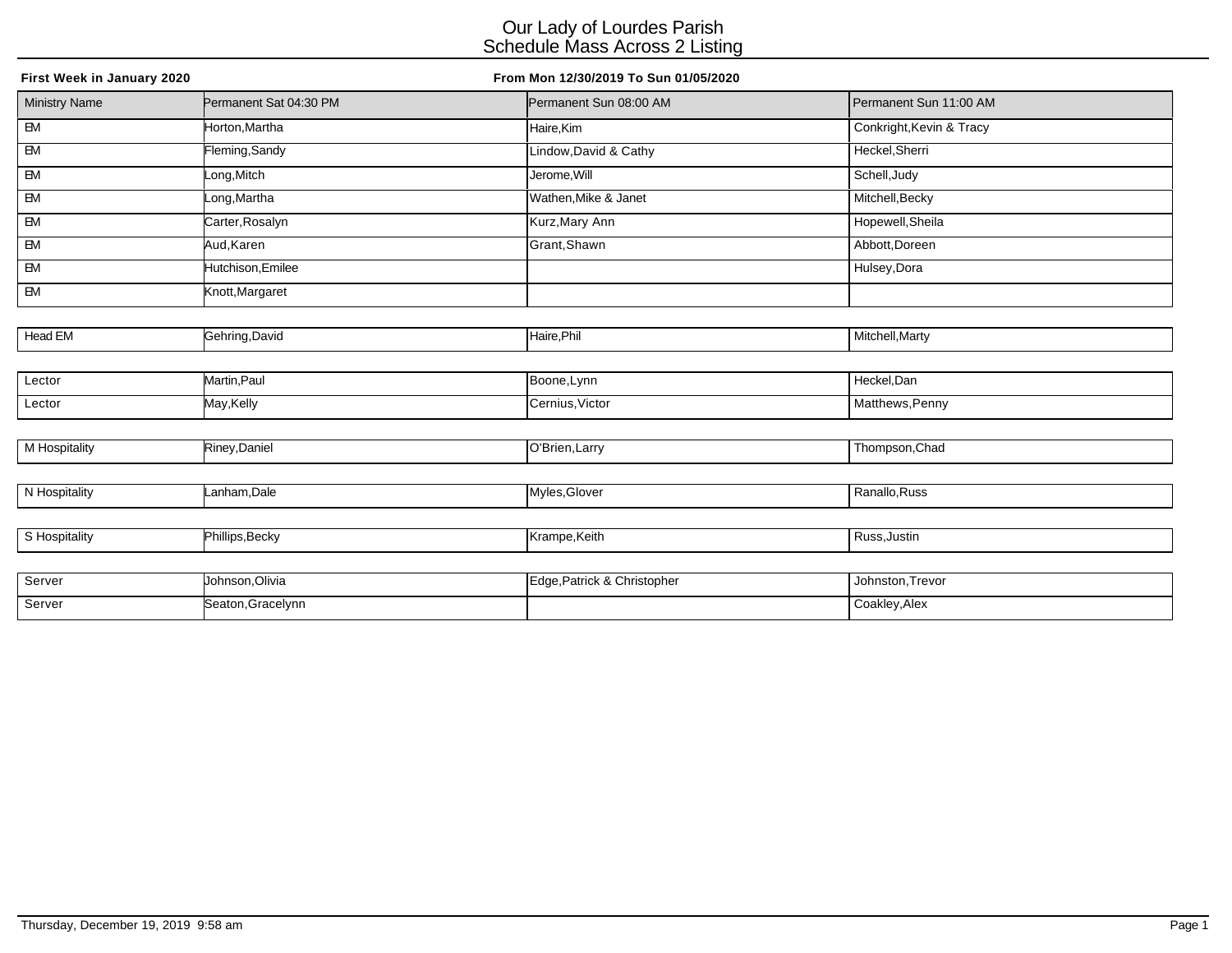| Second Week in January 2020 |                        | From Mon 01/06/2020 To Sun 01/12/2020 |                         |  |  |
|-----------------------------|------------------------|---------------------------------------|-------------------------|--|--|
| <b>Ministry Name</b>        | Permanent Sat 04:30 PM | Permanent Sun 08:00 AM                | Permanent Sun 11:00 AM  |  |  |
| $\overline{B}$              | Jones,Bill & Geri      | Broxon, Clare                         | Payne, Amanda           |  |  |
| $-M$                        | Stelmach, Virginia     | Hardesty, Frank & Martha              | Bennett, Helen          |  |  |
| EM                          | May,Danny              | Raley, Ken                            | Hulsey, Chantae& Keaton |  |  |
| EM                          | Zoglman, Virginia      | Hamilton, Jack                        | Hamilton, Kerry & Allie |  |  |
| EM                          | Lanham, Terri          | Murphy, Jennifer & Larry              | Jones, Anthony          |  |  |
| EM                          | Montalvo, Aida         | Klump, Angie                          | Mischel, Andrea         |  |  |
| EM                          | Horton, Martha         |                                       |                         |  |  |
|                             |                        |                                       |                         |  |  |
| Head EM                     | Stelmach, John         | Mischel, Charlotte                    | Bennett, Ken            |  |  |
|                             |                        |                                       |                         |  |  |
| Lector                      | Robertson, Elaine      | Haire Phil,                           | Craig, James            |  |  |
| Lector                      | Carter, David          | Hamilton, Jennifer                    | Jones, Sherry           |  |  |
|                             |                        |                                       |                         |  |  |
| M Hospitality               | Roth, Doug             | Schrecker, Kevin                      | Thompson, John          |  |  |
|                             |                        |                                       |                         |  |  |
| N Hospitality               | Evans, Tony            | Hein Stephen,                         | Cecil, Beth             |  |  |
|                             |                        |                                       |                         |  |  |
| S Hospitality               | Zoglman, Gene          | Ackerman, Ken                         | Elder, Lori             |  |  |
|                             |                        |                                       |                         |  |  |
| Server                      | May, Luke              | Edwards, Elijah                       | Kanipe, Marilla         |  |  |
| Server                      | Stelmach, Wesley       | Hamilton, AJ                          | Stinnett, Noah          |  |  |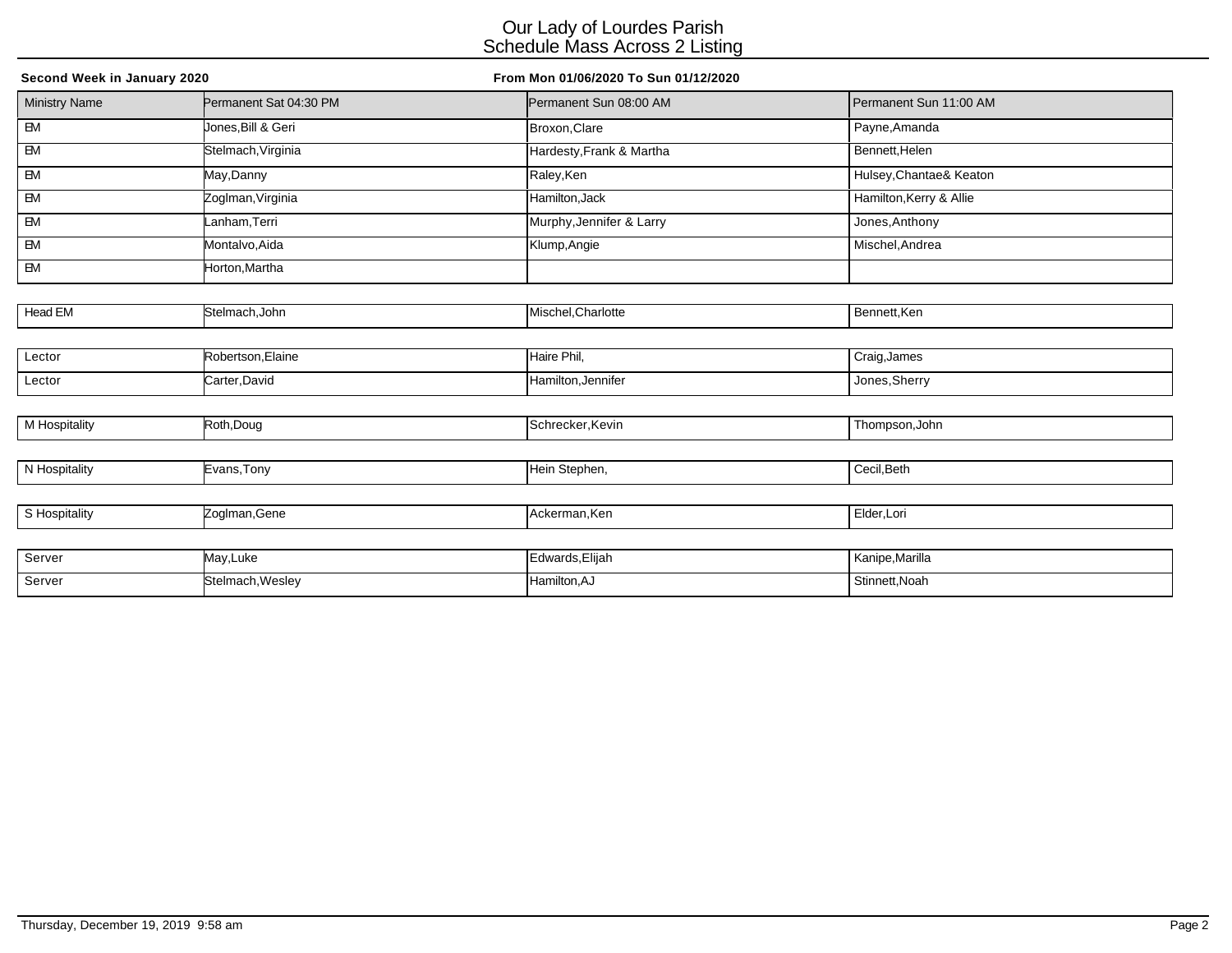| Third Week in January 2020 |                         | From Mon 01/13/2020 To Sun 01/19/2020 |                        |
|----------------------------|-------------------------|---------------------------------------|------------------------|
| <b>Ministry Name</b>       | Permanent Sat 04:30 PM  | Permanent Sun 08:00 AM                | Permanent Sun 11:00 AM |
| $\overline{EM}$            | Glenn, Debby            | Jerome, Will                          | Head, Catherine        |
| $\overline{\mathsf{B}}$    | Reisz, Tom & Cindi      | Grant, Shawn                          | Jones, Kitty           |
| $\overline{\mathbf{B}}$    | Hutchison, Thomas       | Kurz, Mary Ann                        | Decker, Lois           |
| $\overline{\mathsf{B}}$    | Knott, Margaret         | Wathen, Mike & Janet                  | Early, Karen           |
| EM                         | Hutchison, Emilee       | Lindow, David & Cathy                 | Nix, Joy               |
| EM                         | Aud, Karen              | Boone, Lynn                           | Elder, Pat & Lori      |
| $\overline{\mathsf{B}}$    | Carter, Rosalyn         |                                       | Kinison, Michael       |
|                            |                         |                                       |                        |
| Head EM                    | Glenn, Bill             | Todd, Linda                           | Head, Jody             |
|                            |                         |                                       |                        |
| Lector                     | Southard, Rob           | Stiff, Debbie                         | Marquis, Pat           |
| Lector                     | Gehring, Kendra         | Clemens, Michael                      | Kinison, Anna          |
|                            |                         |                                       |                        |
| <b>M</b> Hospitality       | Stout, Dwayne           | Ward, Larry                           | Wilson, Check          |
|                            |                         |                                       |                        |
| N Hospitality              | Stelmach, Kevin         | Tucker, Jessie                        | Greenwell, Donna       |
|                            |                         |                                       |                        |
| S Hospitality              | Boehman, Marty          | Fiorella, Elizabeth                   | Coakley, Jeremy        |
|                            |                         |                                       |                        |
| Server                     | Igleheart, Nolan & Jack | Hagan, Gage                           | Woodward, Cameron      |
| Server                     |                         | Thomson, Jody                         | Libs, Paul             |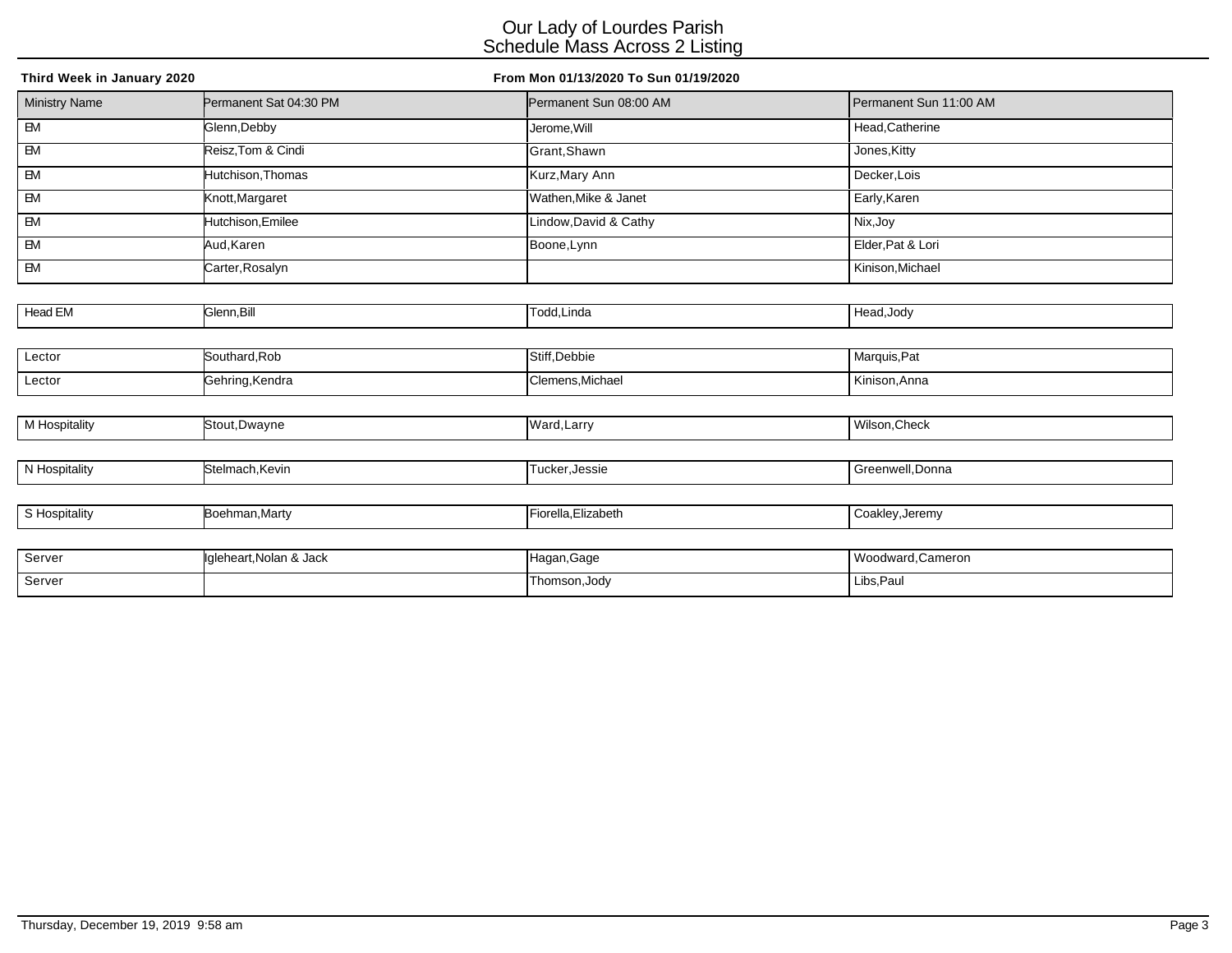| Fourth Week in January 2020 |                           | From Mon 01/20/2020 To Sun 01/26/2020 |                         |  |  |
|-----------------------------|---------------------------|---------------------------------------|-------------------------|--|--|
| <b>Ministry Name</b>        | Permanent Sat 04:30 PM    | Permanent Sun 08:00 AM                | Permanent Sun 11:00 AM  |  |  |
| $\overline{B}$              | Long, Martha              | Klump, Angie                          | Hulsey, Carol           |  |  |
| $\overline{\mathsf{B}}$     | Long, Mitch               | Murphy, Jennifer & Larry              | Hulsey, Dora            |  |  |
| $\overline{BM}$             | Hamilton, Dee             | Hamilton, Jack                        | Abbott, Doreen          |  |  |
| EM                          | Horton, Martha            | Raley, Ken                            | Hopewell, Sheila        |  |  |
| EM                          | Montalvo, Aida            | Hardesty, Frank & Martha              | Mischel, Andrea         |  |  |
| $\overline{\mathsf{B}}$     | Lanham,Terri              | Broxon, Clare                         | Jones, Anthony          |  |  |
| <b>EM</b>                   | Zoglman, Virginia         |                                       | Hamilton, Kerry & Allie |  |  |
| EM                          | May,Danny                 |                                       |                         |  |  |
|                             |                           |                                       |                         |  |  |
| Head EM                     | Lewis,Greg                | Lasley, Kevin                         | Hulsey, Seth            |  |  |
|                             |                           |                                       |                         |  |  |
| Lector                      | Stelmach, John & Virginia | Pace, Pat & Marilyn                   | Tichenor, Russell       |  |  |
| Lector                      |                           |                                       | Moore, Ann              |  |  |
|                             |                           |                                       |                         |  |  |
| M Hospitality               | Simon, Barbara            | Clark, Joe                            | Bailey, Kerry           |  |  |
|                             |                           |                                       |                         |  |  |
| N Hospitality               | Biggs, Donna              | Edge, Wayne                           | Lindsey, Nicholas       |  |  |
|                             |                           |                                       |                         |  |  |
| S Hospitality               | Phillips, Eddie           | Klump, Jamie                          | Keelin, Tim             |  |  |
|                             |                           |                                       |                         |  |  |
| Server                      | Allison, Tyler            | Bowlds, Ashley & Charles              | Raines, Lucy            |  |  |

Server Lewis,Savannah **Phelps,Hannah** Phelps,Hannah Phelps,Hannah Phelps,Hannah Phelps,Hannah Phelps,Hannah Phelps,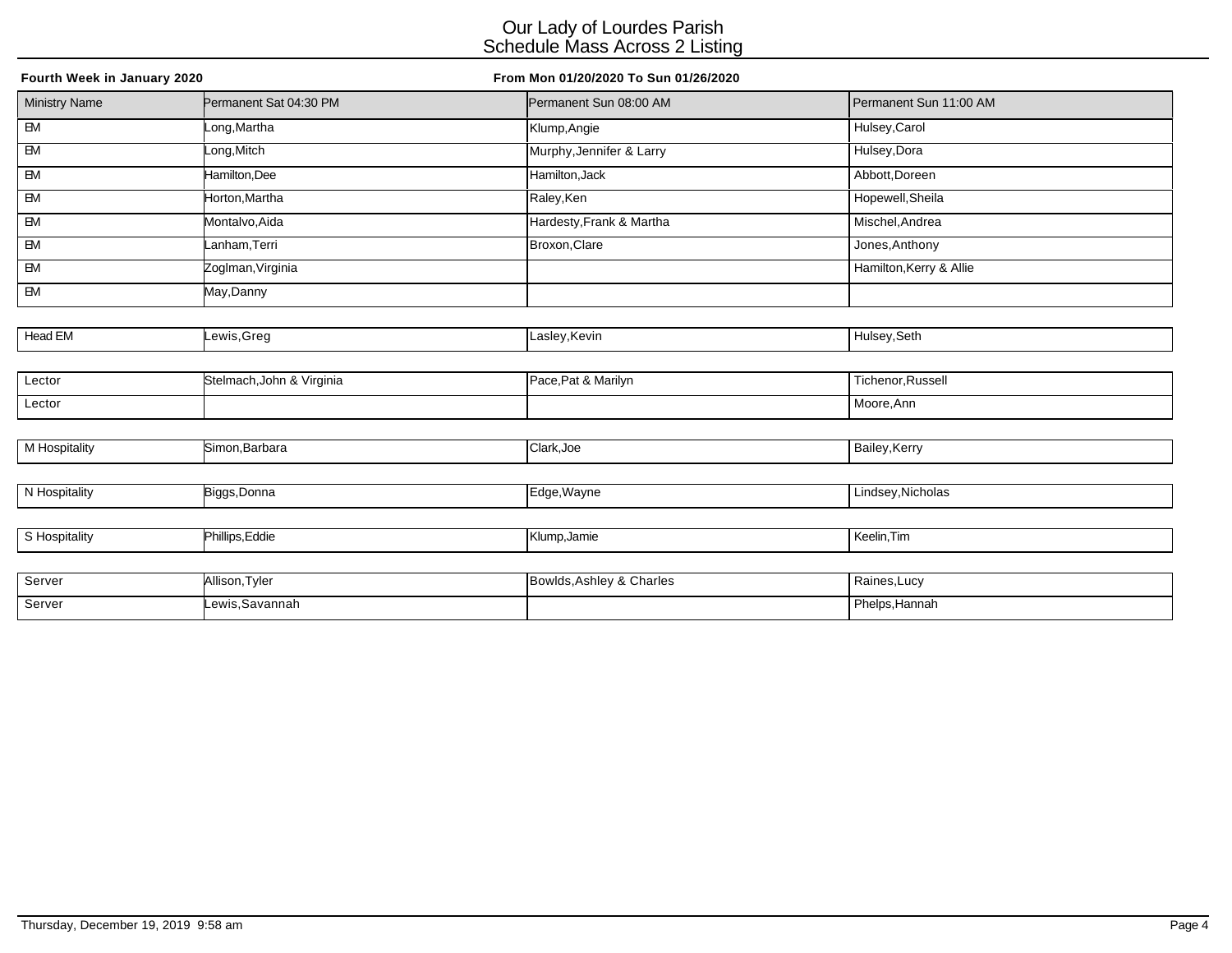| First Week in February 2020 |                        | From Mon 01/27/2020 To Sun 02/02/2020 |                          |
|-----------------------------|------------------------|---------------------------------------|--------------------------|
| <b>Ministry Name</b>        | Permanent Sat 04:30 PM | Permanent Sun 08:00 AM                | Permanent Sun 11:00 AM   |
| $\overline{B}$              | Fleming, Sandy         | Haire,Kim                             | Mitchell, Becky          |
| $\overline{BM}$             | Stelmach, Virginia     | Boone, Lynn                           | Schell, Judy             |
| EM                          | Jones, Bill & Geri     | Lindow, David & Cathy                 | Heckel, Sherri           |
| EM                          | Robertson, Elaine      | Todd,Linda                            | Conkright, Kevin & Tracy |
| EM                          | Carter, Rosalyn        | Wathen, Mike & Janet                  | Hulsey, Chantae& Keaton  |
| <b>EM</b>                   | Aud, Karen             | Kurz, Mary Ann                        | Bennett, Helen           |
| <b>EM</b>                   | Hutchison, Emilee      |                                       |                          |
|                             |                        |                                       |                          |
| Head EM                     | Stelmach, John         | Haire, Phil                           | Mitchell, Marty          |
|                             |                        |                                       |                          |
| Lector                      | May, Kelly             | Krampe, Sherry                        | Matthews, Penny          |
| Lector                      | Martin, Paul           | Murphy, Jennifer                      | Heckel, Dan              |
|                             |                        |                                       |                          |
| M Hospitality               | Kutsor, John           | Kulka, Richard                        | Kanipe, Wade             |
|                             |                        |                                       |                          |
| N Hospitality               | Ebelhar, Brian         | Higdon, Tom                           | Hopewell, Lee            |
|                             |                        |                                       |                          |
| S Hospitality               | Thomson, Janice        | Mehringer, Pat                        | Coakley, Jeremy          |
|                             |                        |                                       |                          |
| Server                      | Mason, McKenna         | Higdon, Jessica                       | Atherton, Evan & Corbin  |
| Server                      | Seaton, Gracelynn      | Hamilton, AJ                          |                          |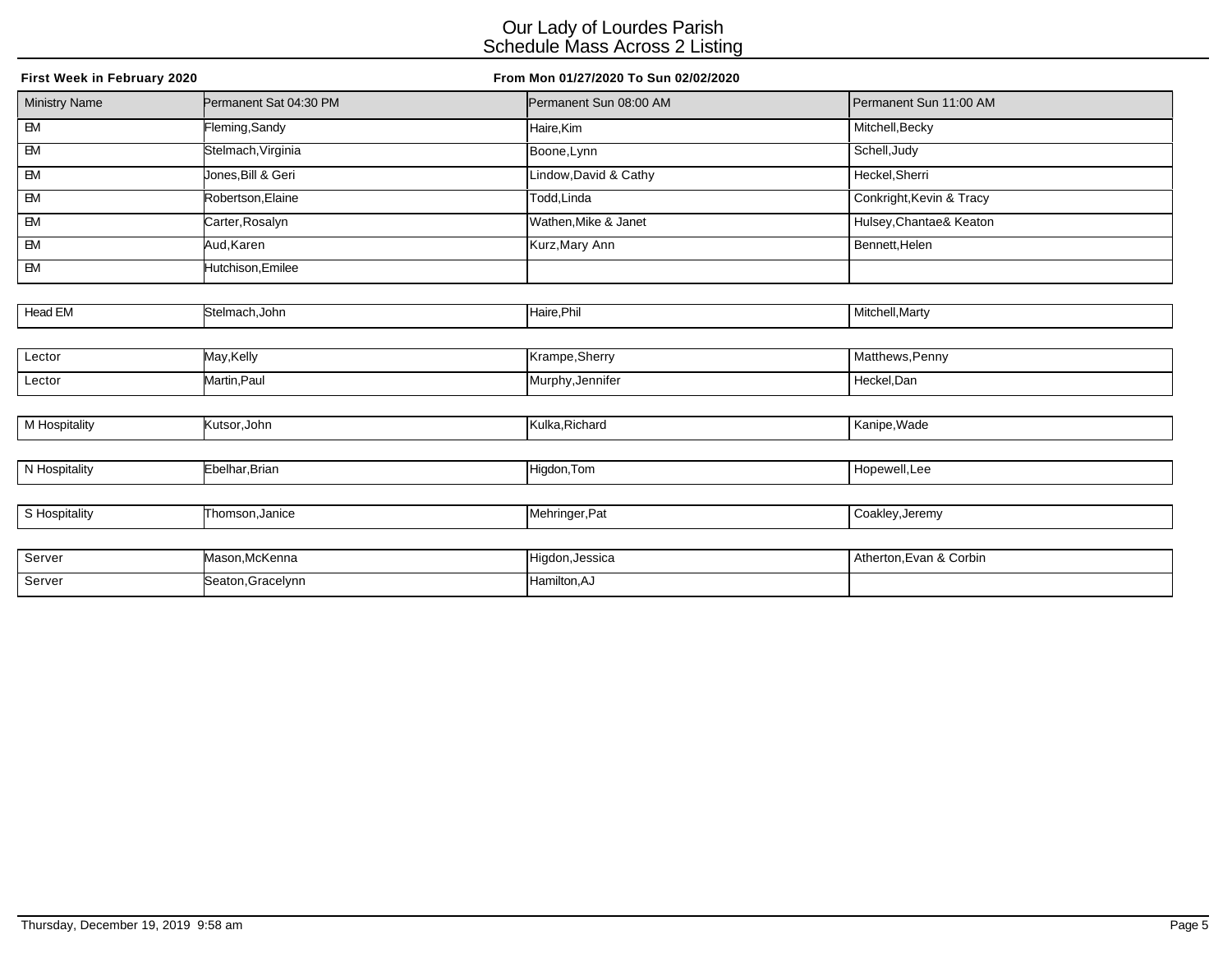| Second Week in February 2020 |                        | From Mon 02/03/2020 To Sun 02/09/2020 |                        |  |
|------------------------------|------------------------|---------------------------------------|------------------------|--|
| <b>Ministry Name</b>         | Permanent Sat 04:30 PM | Permanent Sun 08:00 AM                | Permanent Sun 11:00 AM |  |
| $\overline{B}$               | Knott, Margaret        | Jerome, Will                          | Payne, Amanda          |  |
| $\overline{BM}$              | Hutchison, Thomas      | Grant, Shawn                          | Elder, Pat & Lori      |  |
| $\overline{\mathsf{B}}$      | Reisz, Tom & Cindi     | Broxon, Clare                         | Nix, Joy               |  |
| $\overline{\mathsf{B}}$      | Glenn, Debby           | Hardesty, Frank & Martha              | Early, Karen           |  |
| EM                           | May,Danny              | Raley, Ken                            | Decker, Lois           |  |
| <b>EM</b>                    | Zoglman, Virginia      | Hamilton, Jack                        | Jones, Kitty           |  |
| EM                           | Lanham, Terri          | Klump, Angie                          | Head, Catherine        |  |
|                              |                        |                                       |                        |  |
| Head EM                      | ewis,Greg              | Mischel, Charlotte                    | Craig, James           |  |
|                              |                        |                                       |                        |  |
| Lector                       | Carter, David          | Lasley, Mary                          | Houtchen, Mike         |  |
| Lector                       | Glenn, Bill            | Jerome, Amanda                        | Elder, Lori            |  |
|                              |                        |                                       |                        |  |
| M Hospitality                | Elder, Joe             | Szemethy, Emery                       | Lawrence, Marie        |  |
|                              |                        |                                       |                        |  |
| N Hospitality                | Fleming, George        | Haynes, Bill                          | Appleby, Rosa Lee      |  |
|                              |                        |                                       |                        |  |
| S Hospitality                | Phillips, Becky        | Blandford, Bill                       | Lewis, John            |  |
|                              |                        |                                       |                        |  |
| Server                       | Johnson, Olivia        | Edge, Patrick & Christopher           | Davis, Elijah          |  |
| Server                       | Stelmach, Wesley       |                                       | Ranallo, Caleb         |  |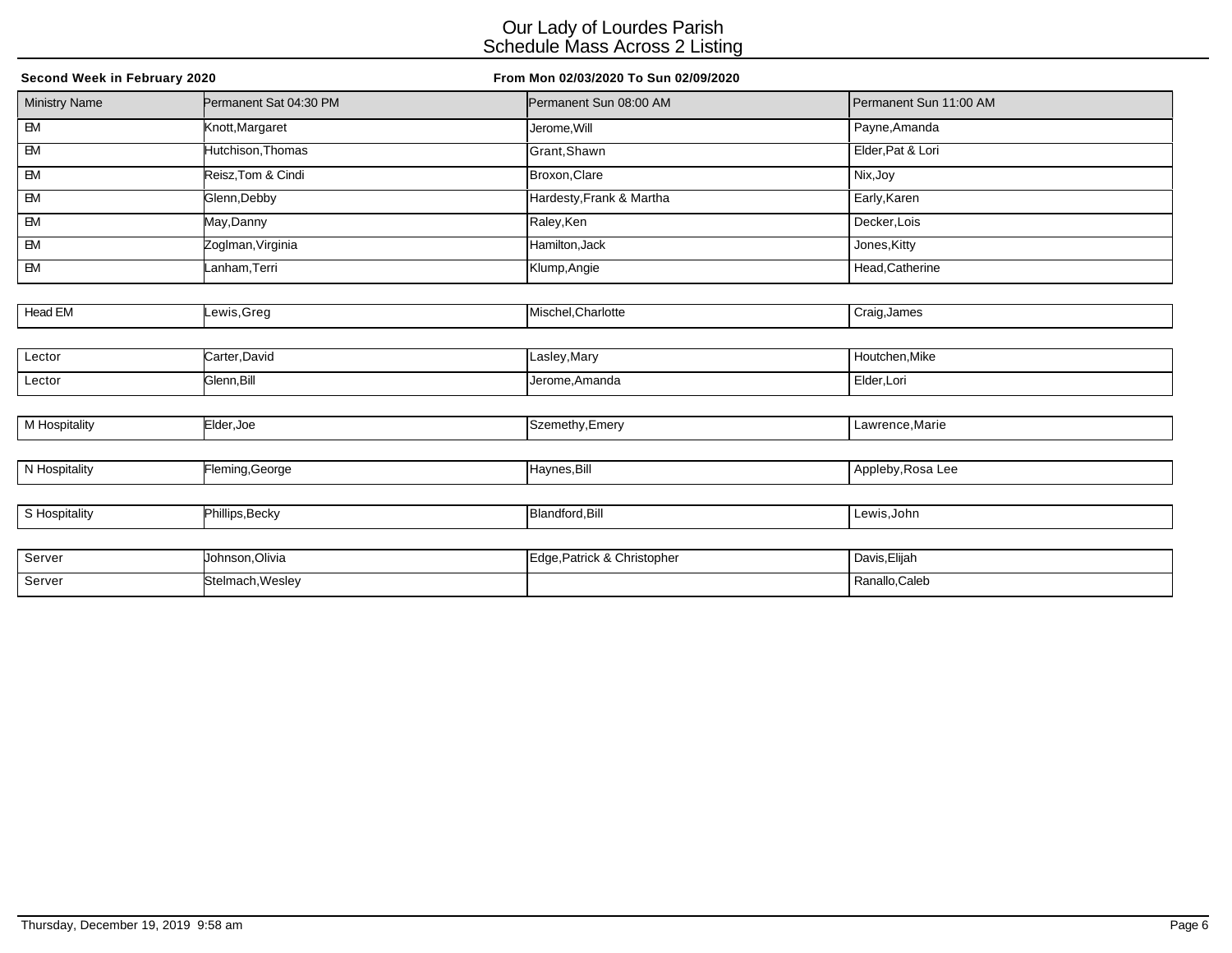| Third Week in February 2020 |                        | From Mon 02/10/2020 To Sun 02/16/2020 |                         |  |
|-----------------------------|------------------------|---------------------------------------|-------------------------|--|
| <b>Ministry Name</b>        | Permanent Sat 04:30 PM | Permanent Sun 08:00 AM                | Permanent Sun 11:00 AM  |  |
| $\overline{B}$              | Montalvo, Aida         | Murphy, Jennifer & Larry              | Hamilton, Kerry & Allie |  |
| $\overline{BM}$             | Horton, Martha         | Kurz, Mary Ann                        | Nix, Joy                |  |
| $\overline{\mathbf{B}}$     | May, Danny             | Wathen, Mike & Janet                  | Hopewell, Sheila        |  |
| EM                          | Long, Martha           | Lindow, David & Cathy                 | Abbott, Doreen          |  |
| $\overline{\mathsf{B}}$     | Hutchison, Emilee      | Boone, Lynn                           | Hulsey, Dora            |  |
| <b>EM</b>                   | Aud, Karen             |                                       | Kinison, Michael        |  |
| EM                          | Carter, Rosalyn        |                                       | Bennett, Helen          |  |
| EM                          | Robertson, Elaine      |                                       |                         |  |
|                             |                        |                                       |                         |  |
| Head EM                     | Long, Mitch            | Todd, Linda                           | Marquis, Pat            |  |
|                             |                        |                                       |                         |  |
| Lector                      | Gehring, Kendra        | Berry, Beth                           | Jones, Sherry           |  |
| Lector                      | Southard, Rob          | McCarty, Misti                        | Kinison, Anna           |  |
|                             |                        |                                       |                         |  |
| M Hospitality               | Allison, Jordan        | Berry, Bob                            | Stiff, Amy              |  |
|                             |                        |                                       |                         |  |
| N Hospitality               | Hagan, Tom             | Myles, Glover                         | Coomes, Don             |  |
|                             |                        |                                       |                         |  |
| S Hospitality               | Zoglman, Gene          | Blandford, Craig                      | Russ, Justin            |  |
|                             |                        |                                       |                         |  |
| Server                      | May, Luke              | Edwards, Elijah                       | Early, Logan            |  |
| Server                      | Lewis, Savannah        | Thomson, Jody                         | Coakley, Alex           |  |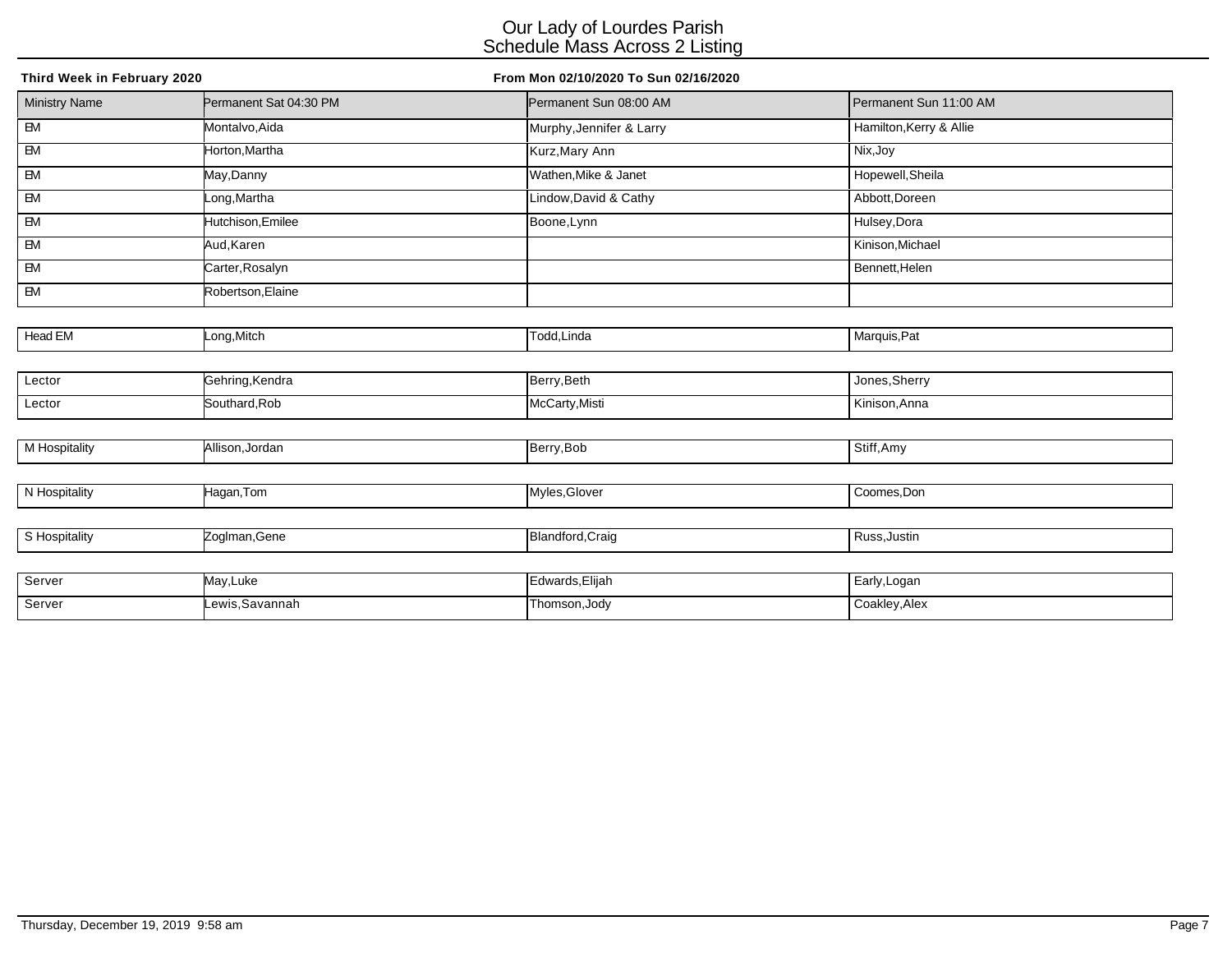| Fourth Week in February 2020 |                        | From Mon 02/17/2020 To Sun 02/23/2020 |                        |  |
|------------------------------|------------------------|---------------------------------------|------------------------|--|
| <b>Ministry Name</b>         | Permanent Sat 04:30 PM | Permanent Sun 08:00 AM                | Permanent Sun 11:00 AM |  |
| $\overline{B}$               | Stelmach, Virginia     | Haire, Kim                            | Mischel, Andrea        |  |
| $-M$                         | Hutchison, Thomas      | Boone, Lynn                           | Elder, Pat & Lori      |  |
| $\overline{\mathbf{B}}$      | Knott, Margaret        | Lindow, David & Cathy                 | Payne, Amanda          |  |
| EM                           | Robertson, Elaine      | Wathen, Mike & Janet                  | Bennett, Helen         |  |
| <b>EM</b>                    | Carter, Rosalyn        | Kurz, Mary Ann                        | Kinison, Michael       |  |
| <b>EM</b>                    | Aud, Karen             | Jerome, Will                          | Hulsey, Dora           |  |
| $\overline{\mathsf{B}}$      | Hutchison, Emilee      |                                       | Abbott, Doreen         |  |
| EM                           | May,Danny              |                                       |                        |  |
|                              |                        |                                       |                        |  |
| Head EM                      | Stelmach, John         | Haire, Phil                           | Head, Jody             |  |
|                              |                        |                                       |                        |  |
| Lector                       | Martin, Paul           | Haire Phil,                           | Matthews, Penny        |  |
| Lector                       | May,Kelly              | Clemens, Michael                      | Craig, James           |  |
|                              |                        |                                       |                        |  |
| M Hospitality                | Anderson, Natalie      | McCarty, Vince                        | Brown, Misty           |  |
|                              |                        |                                       |                        |  |
| N Hospitality                | Lanham, Dale           | Schueler, John                        | Warren, James          |  |
|                              |                        |                                       |                        |  |
| S Hospitality                | Phillips, Eddie        | Krampe,Keith                          | Keelin, Tim            |  |
|                              |                        |                                       |                        |  |
| Server                       | Inleheart Nolan & Jack | <b>Bowlds Ashley &amp; Charles</b>    | Johnston Trevor        |  |

| Server | llgleheart.Nolan & Jack | Bowlds, Ashley & Charles | . Johnston.Trevor           |
|--------|-------------------------|--------------------------|-----------------------------|
| Server |                         |                          | <sup>I</sup> Stinnett, Noah |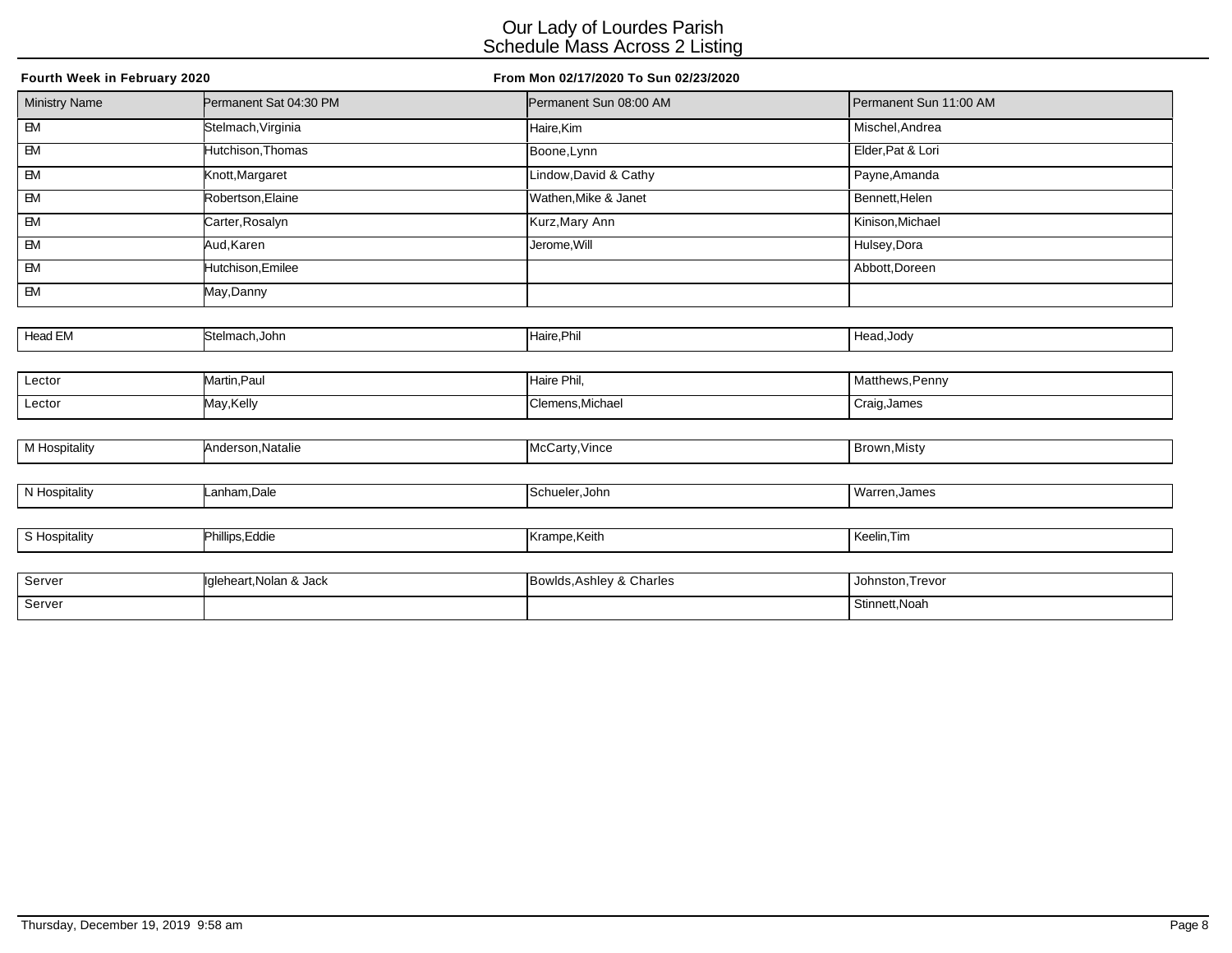| Last Week in February 2020 |                        | From Mon 02/24/2020 To Sun 03/01/2020 |                          |  |  |
|----------------------------|------------------------|---------------------------------------|--------------------------|--|--|
| <b>Ministry Name</b>       | Permanent Sat 04:30 PM | Permanent Sun 08:00 AM                | Permanent Sun 11:00 AM   |  |  |
| $\overline{B}$             | Fleming, Sandy         | Murphy, Jennifer & Larry              | Hulsey, Carol            |  |  |
| $\overline{BM}$            | Long, Martha           | Jerome, Will                          | Conkright, Kevin & Tracy |  |  |
| $\overline{\mathsf{B}}$    | Long, Mitch            | Grant, Shawn                          | Heckel, Sherri           |  |  |
| EM                         | Horton, Martha         | Kurz, Mary Ann                        | Schell, Judy             |  |  |
| $\overline{\mathsf{B}}$    | Montalvo, Aida         | Wathen, Mike & Janet                  | Mitchell, Becky          |  |  |
| <b>EM</b>                  | May,Danny              | Broxon, Clare                         | Hopewell, Sheila         |  |  |
| EM                         | Hutchison, Emilee      |                                       | Nix, Joy                 |  |  |
| EM                         | Aud, Karen             |                                       |                          |  |  |
|                            |                        |                                       |                          |  |  |
| Head EM                    | Lewis, Greg            | Mischel, Charlotte                    | Hulsey, Seth             |  |  |
|                            |                        |                                       |                          |  |  |
| Lector                     | Glenn, Debby           | Stiff, Debbie                         | Elder, Lori              |  |  |
| Lector                     | Glenn, Bill            | Murphy, Jennifer                      | Houtchen, Mike           |  |  |
|                            |                        |                                       |                          |  |  |
| M Hospitality              | Siljander, Jacqueline  | Stewart, Juli                         | Hall, Joseph             |  |  |
|                            |                        |                                       |                          |  |  |
| N Hospitality              | Evans, Tony            | Flood, Susie                          | Bowlds, Harvey           |  |  |
|                            |                        |                                       |                          |  |  |
| S Hospitality              | Horton, Martha         | Ackerman, Ken                         | Mitchell, Marty          |  |  |
|                            |                        |                                       |                          |  |  |
| Server                     | Allison, Tyler         | Higdon, Jessica                       | Kanipe, Marilla          |  |  |
| Server                     | Seaton, Gracelynn      | Thomson, Jody                         | Libs, Paul               |  |  |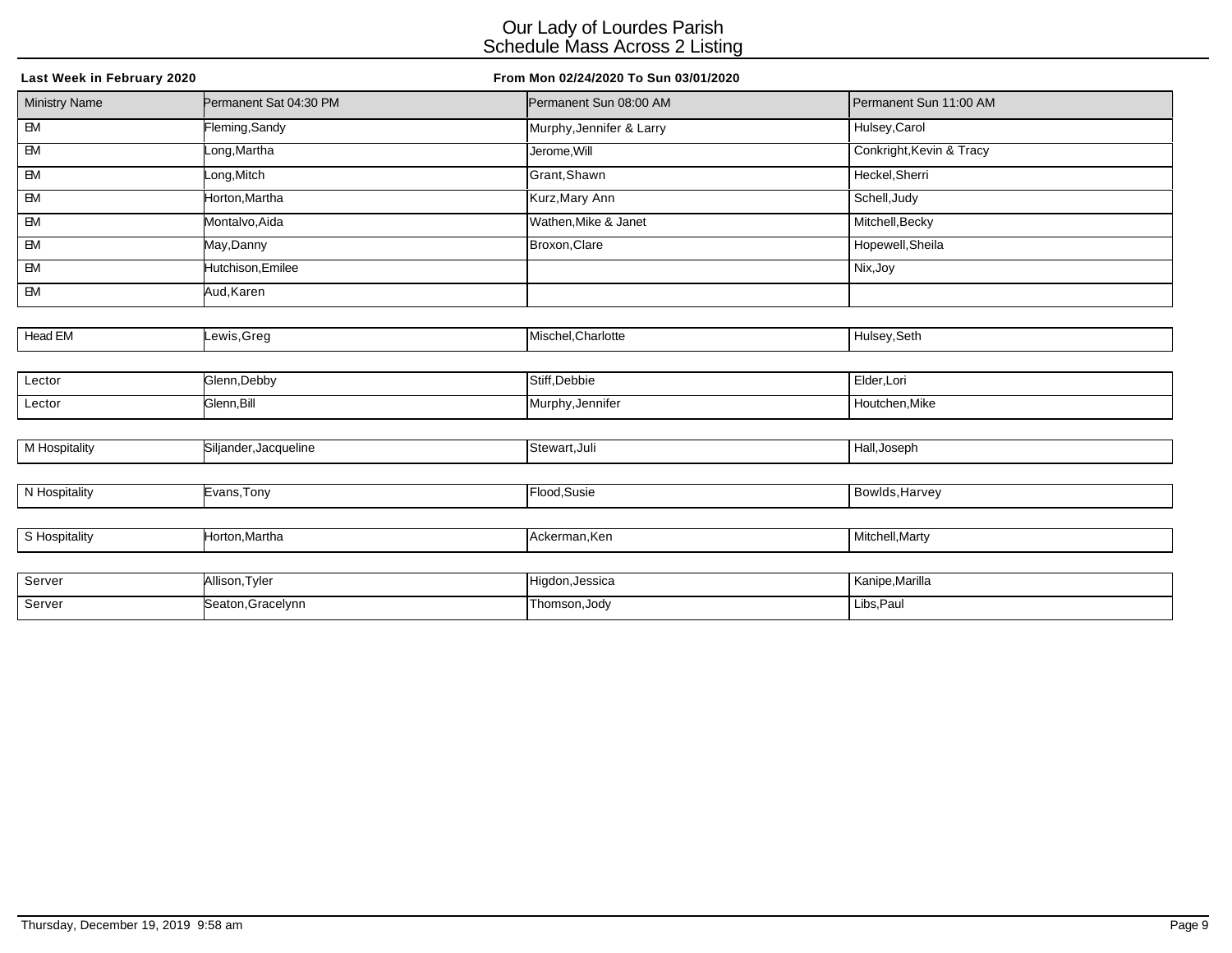| First Week in March 2020 |                        | From Mon 03/02/2020 To Sun 03/08/2020 |                         |
|--------------------------|------------------------|---------------------------------------|-------------------------|
| <b>Ministry Name</b>     | Permanent Sat 04:30 PM | Permanent Sun 08:00 AM                | Permanent Sun 11:00 AM  |
| $\overline{B}$           | Reisz, Tom & Cindi     | Broxon, Clare                         | Hamilton, Kerry & Allie |
| $\overline{\mathsf{B}}$  | Carter, Rosalyn        | Hardesty, Frank & Martha              | Abbott, Doreen          |
| $\overline{\mathsf{B}}$  | Zoglman, Virginia      | Lindow, David & Cathy                 | Early, Karen            |
| EM                       | Lanham, Terri          | Boone, Lynn                           | Hulsey, Dora            |
| EM                       | Robertson, Elaine      | Raley,Ken                             | Decker, Lois            |
| $\overline{\mathsf{B}}$  | Knott, Margaret        | Hamilton, Jack                        | Jones, Kitty            |
| $\overline{\mathsf{B}}$  | Hutchison, Thomas      |                                       | Head, Catherine         |
|                          |                        |                                       |                         |
| Head EM                  | Gehring, David         | Todd, Linda                           | Craig, James            |
|                          |                        |                                       |                         |
| Lector                   | Carter, David          | Pace, Pat & Marilyn                   | Marquis, Pat            |
| Lector                   | Southard, Rob          |                                       | Kinison, Anna           |
|                          |                        |                                       |                         |
| M Hospitality            | Mongold, Jamie         | Stiff, Perry                          | Haynes, Jeff            |
|                          |                        |                                       |                         |
| N Hospitality            | Stelmach, Kevin        | Hein Stephen,                         | Warren, Matt            |
|                          |                        |                                       |                         |
| S Hospitality            | Thomson, Janice        | Fiorella, Elizabeth                   | Russ, Justin            |
|                          |                        |                                       |                         |
| Server                   | Mason, McKenna         | Edge, Patrick & Christopher           | Woodward, Cameron       |
| Server                   | Stelmach, Wesley       |                                       | Phelps, Hannah          |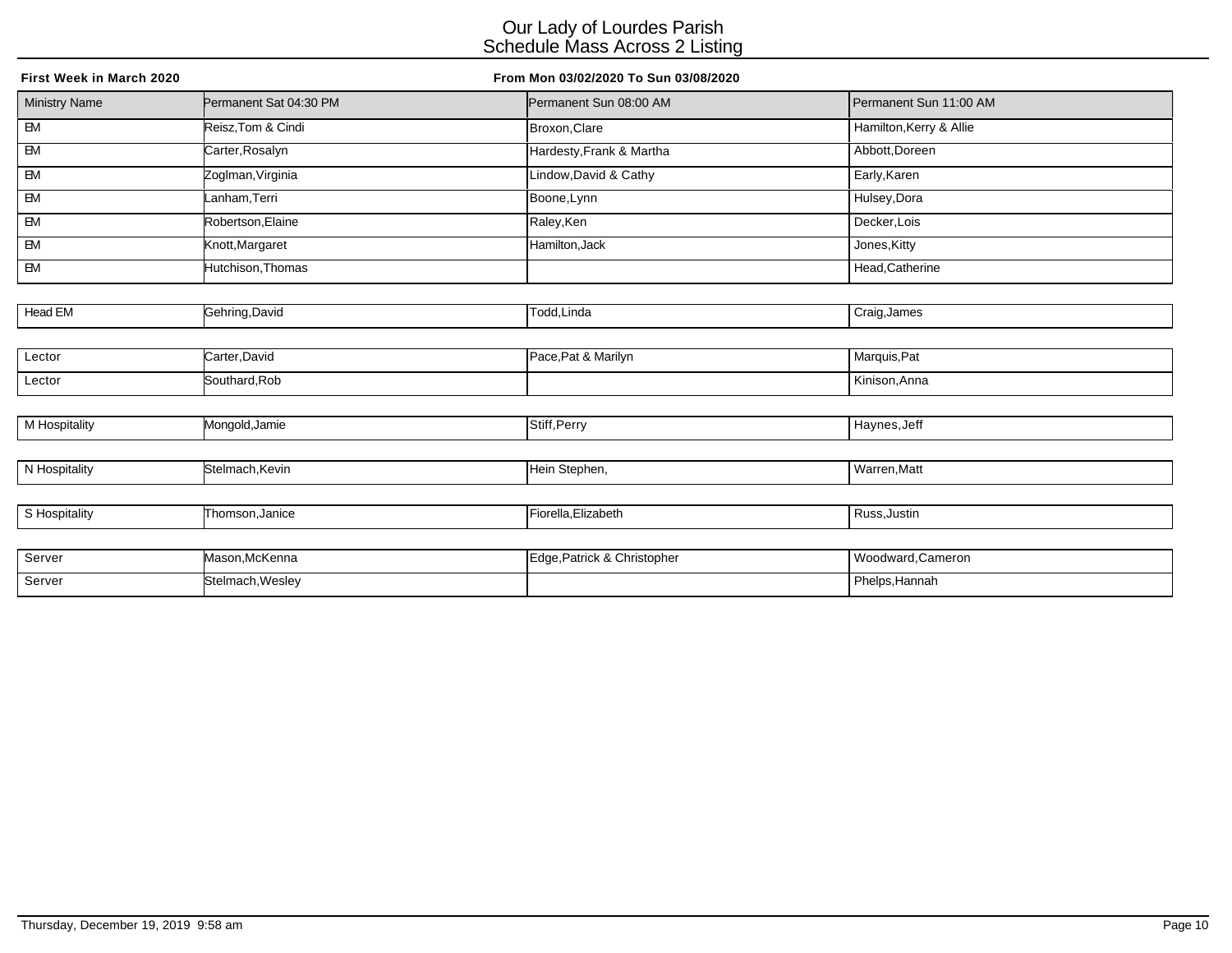| Second Week in March 2020 |                        | From Mon 03/09/2020 To Sun 03/15/2020 |                         |  |
|---------------------------|------------------------|---------------------------------------|-------------------------|--|
| <b>Ministry Name</b>      | Permanent Sat 04:30 PM | Permanent Sun 08:00 AM                | Permanent Sun 11:00 AM  |  |
| $\overline{B}$            | Jones, Bill & Geri     | Jerome, Will                          | Bennett, Helen          |  |
| $-M$                      | Stelmach, Virginia     | Berry, Beth                           | Payne, Amanda           |  |
| EM                        | Zoglman, Virginia      | Klump, Angie                          | Hulsey, Chantae& Keaton |  |
| <b>EM</b>                 | Aud,Karen              | Wathen, Mike & Janet                  | Elder, Pat & Lori       |  |
| EM                        | Hutchison, Emilee      | Kurz, Mary Ann                        | Mischel, Andrea         |  |
| EM                        | May,Danny              | Grant, Shawn                          | Nix, Joy                |  |
| EM                        | Montalvo, Aida         | Hamilton, Jack                        |                         |  |
|                           |                        |                                       |                         |  |
| Head EM                   | Stelmach, John         | Berry, Bob                            | Bennett, Ken            |  |
|                           |                        |                                       |                         |  |
| Lector                    | Gehring, Kendra        | Krampe, Sherry                        | Jones, Sherry           |  |
| Lector                    | May, Kelly             | Jerome, Amanda                        | Matthews, Penny         |  |
|                           |                        |                                       |                         |  |
| M Hospitality             | Vanover, Heather       | Elder, Jim                            | Hamilton, Mike          |  |
|                           |                        |                                       |                         |  |
| N Hospitality             | Biggs, Donna           | Tucker, Jessie                        | Abshier, Michael        |  |
|                           |                        |                                       |                         |  |
| S Hospitality             | Phillips, Becky        | Klump, Jamie                          | Lewis, John             |  |
|                           |                        |                                       |                         |  |
| Server                    | Johnson, Olivia        | Edwards, Elijah                       | Raines, Lucy            |  |
| Server                    | Lewis, Savannah        | Hamilton, AJ                          | Ranallo, Caleb          |  |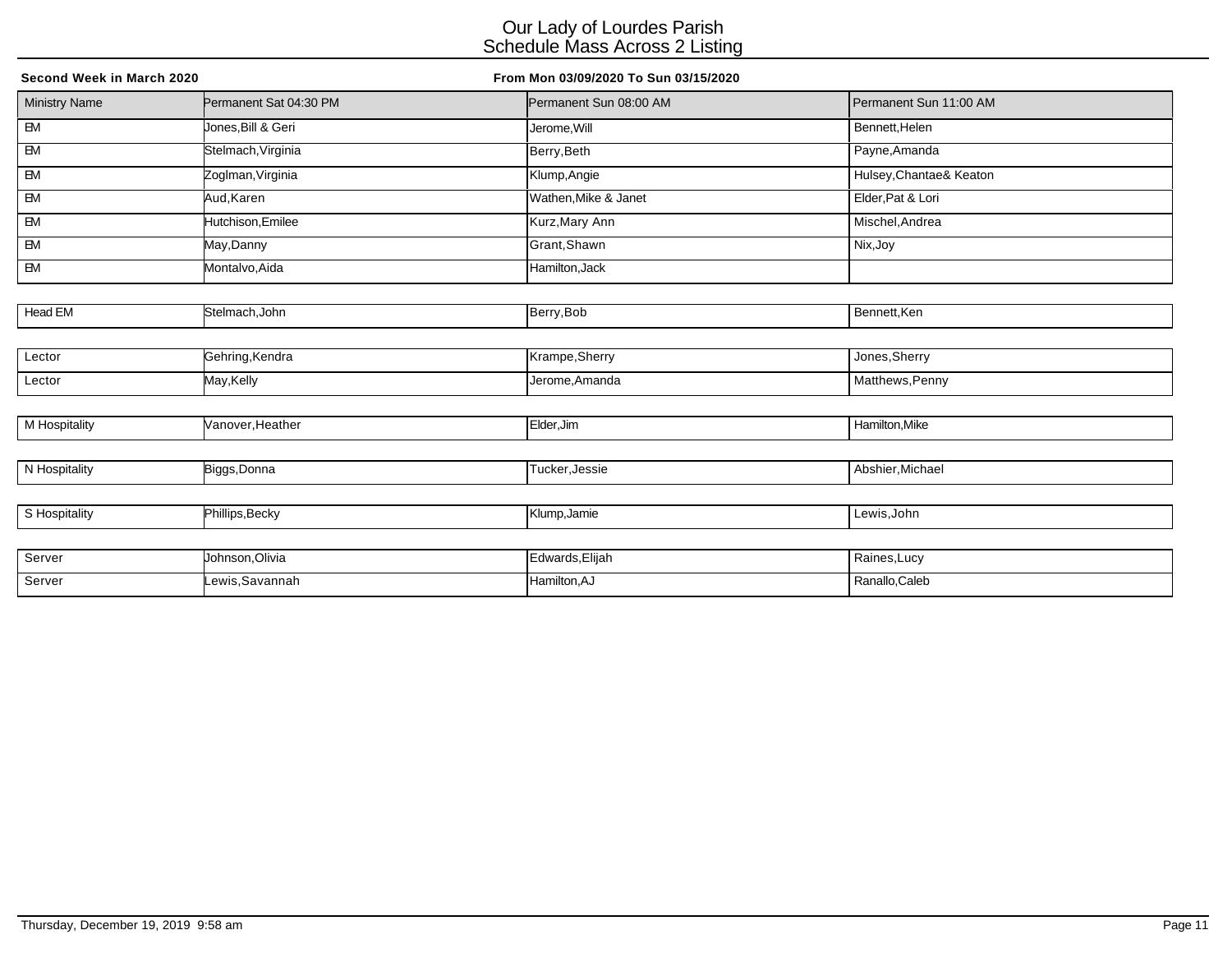| Third Week in March 2020 |                        | From Mon 03/16/2020 To Sun 03/22/2020 |                        |
|--------------------------|------------------------|---------------------------------------|------------------------|
| <b>Ministry Name</b>     | Permanent Sat 04:30 PM | Permanent Sun 08:00 AM                | Permanent Sun 11:00 AM |
| $\overline{B}$           | Aud, Karen             | Haire,Kim                             | Jones, Anthony         |
| $\overline{\mathsf{B}}$  | Horton, Martha         | Murphy, Jennifer & Larry              | Hopewell, Sheila       |
| $\overline{BM}$          | Long, Martha           | Raley, Ken                            | Head, Catherine        |
| $\overline{\mathbb{B}}$  | Glenn, Debby           | Boone, Lynn                           | Jones, Kitty           |
| $\overline{B}$           | Fleming, Sandy         | Lindow, David & Cathy                 | Decker, Lois           |
| EM                       | Hutchison, Thomas      | Broxon, Clare                         | Hulsey, Dora           |
| $\overline{\mathsf{B}}$  | Knott, Margaret        |                                       | Early, Karen           |
| $\overline{\mathsf{B}}$  | Robertson, Elaine      |                                       | Abbott, Doreen         |
|                          |                        |                                       |                        |
| Head EM                  | Long, Mitch            | Haire, Phil                           | Head, Jody             |
|                          |                        |                                       |                        |
| Lector                   | Martin, Paul           | Lasley, Mary                          | Tichenor, Russell      |
| Lector                   | Glenn, Bill            | McCarty, Misti                        | Moore, Ann             |
|                          |                        |                                       |                        |
| M Hospitality            | Mahoney, Jeff          | Broxon, John                          | Tichenor, Peggy        |
|                          |                        |                                       |                        |
| N Hospitality            | Ebelhar, Brian         | Edge, Wayne                           | Hollis, Charlotte      |
|                          |                        |                                       |                        |
| S Hospitality            | Zoglman, Gene          | Mehringer, Pat                        | Keelin, Tim            |
|                          |                        |                                       |                        |
| Server                   | May Luke               | Rowlds Ashloy & Charles               | Atherton Evan & Corbin |

| Server | .<br>May,Luke    | owlds,Ashley & Charles | Atherton, Evan & Corbin |
|--------|------------------|------------------------|-------------------------|
| Server | Seaton.Gracelvnn |                        |                         |